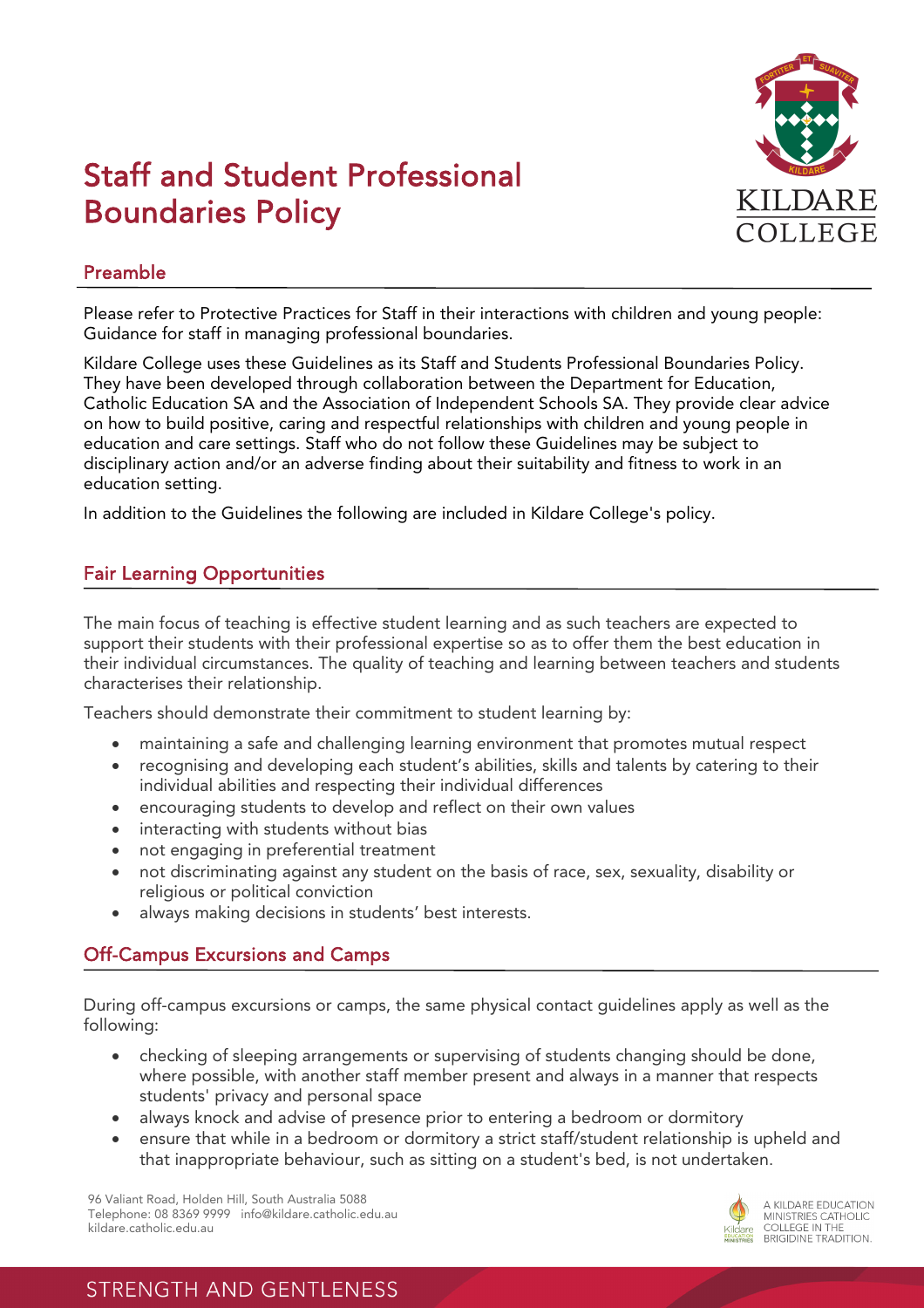#### Managing Conflicts of Interest

Ī

Ī

Ī

Where personal relationships with students such as family relationships and close friendship networks exist, questions of conflicts of interest may arise.

This may be more prevalent in close or rural communities where professional boundaries may be tested due to the nature and size of the community. In these circumstances, staff need to be far more diligent in developing and maintaining these boundaries.

Where a staff member feels that a conflict of interest may exist, they should notify the Principal, or the Chair of the Stewardship Council if the conflict involves the Principal, and arrangements should be implemented to avoid the conflict situation if possible. For example, the teaching of students by a staff member with a conflict should be avoided.

Any significant decisions relating to these students in the College (such as the appointment of classes or selection in sports teams) should be referred to another staff member and endorsed by a supervisor.

#### Disclosure of Staff/Student Interactions

It is Kildare College's policy that all staff are encouraged to declare any interactions with students outside school hours. These interactions may include instances where the staff member is:

- related to the student
- friends with the student's parents or family

given parental consent to interact with the student for academic purposes outside school hours and has notified the College.

#### Staff Responsibilities

All staff are to:

- follow the guidelines as set out in this Policy
- immediately report any conflicts of interest
- remove themselves from decision making where a conflict has been identified.

#### Where a staff member breaches this policy Kildare College may take disciplinary action, including in the case of serious breaches, dismissal (where appropriate).

#### Implementation

These guidelines are implemented through a combination of:

- staff training and development in relation to professional conduct
- student and parent/guardian education and information
- effective management of teachers engaging in inappropriate relationships with students
- effective management of conflicts of interest
- effective communication and incident notification procedures
- effective record keeping procedures
- initiation of corrective actions where necessary.

## STRENGTH AND GENTLENESS